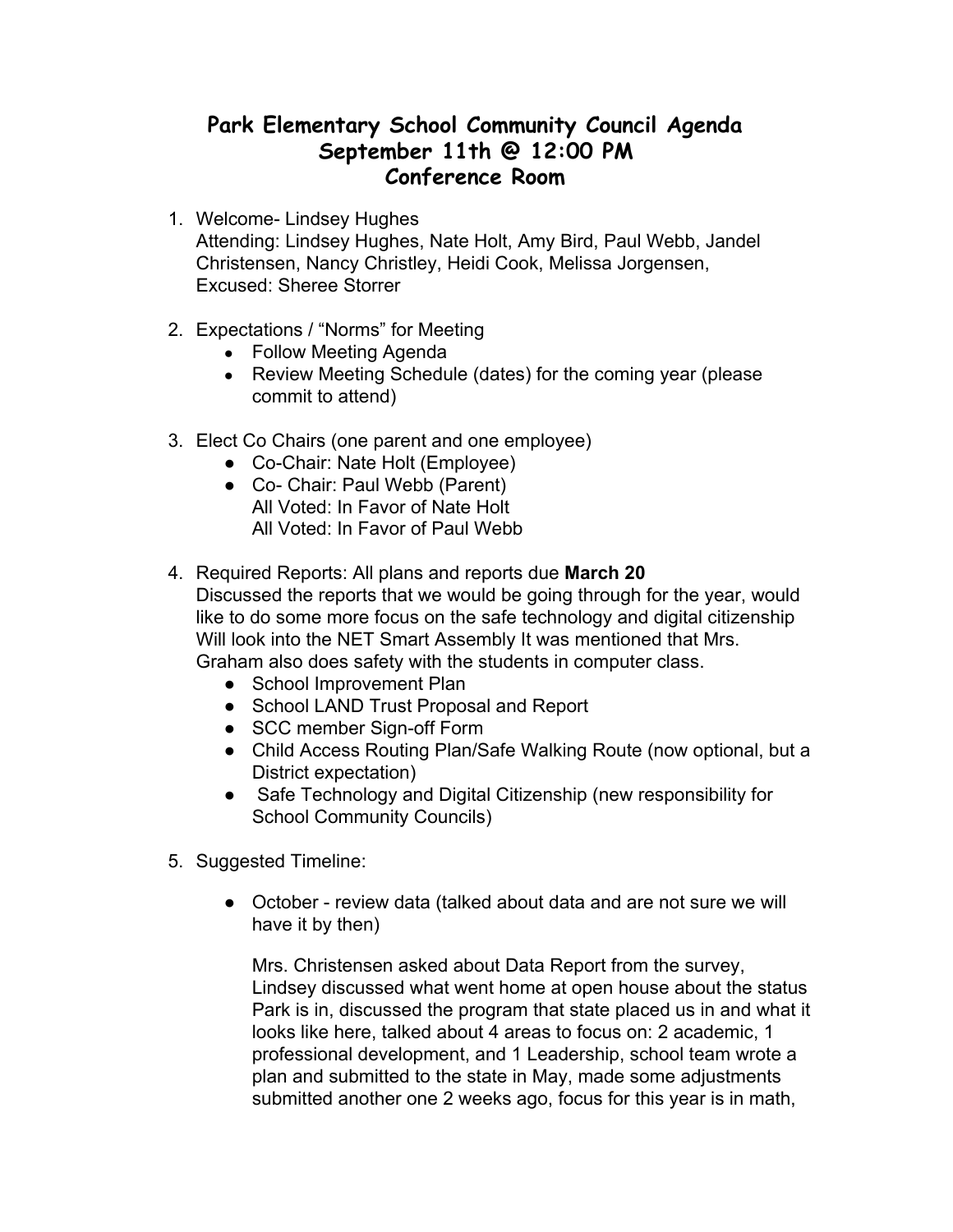teams identified essential standards, 100% of the students master in those core essential standards, looking at data and formative assessments, discussion and Tier 2 in classroom work, funding that was received went into

Discussed what Technicians are and what the expectations are for them, Shared and discussed the master schedule as to where our technicians are and what they are doing to help in the classrooms

Parents would like to see the information the state came back with, and then the plan that was submitted to the state

- November Needs Assessment
- January draft School Improvement Plan (SIP) and School LAND Trust Proposal
- February draft SIP/SPDP and School LAND Trust/Digital Citizenship
- March finalize plans; draft Safe Walking Route; complete sign-off
- April submit plans; complete any unfinished business
- 6. Update Contact Information -asked them to look at the contact information and update
- 7. Questions/Concerns Discussed that we would let them know by email where meetings will be held
- 8. Adjournment
	- a. Motion, Nate, Paul second
		- i. All in favor- everyone

Most critical academic need(s) identified in the school plan: reading, math, and fine arts.

2018-2019 Trust Land expenditures for the benefit of students: \$44,288

- $\bullet$  salaries and employee benefits  $-3$  intervention specialists, one for each 5th grade, one in Kindergarten, one in 1st grade as well as take-home library;
- professional and technical services substitutes during curriculum mapping days/professional development, conferences
- textbooks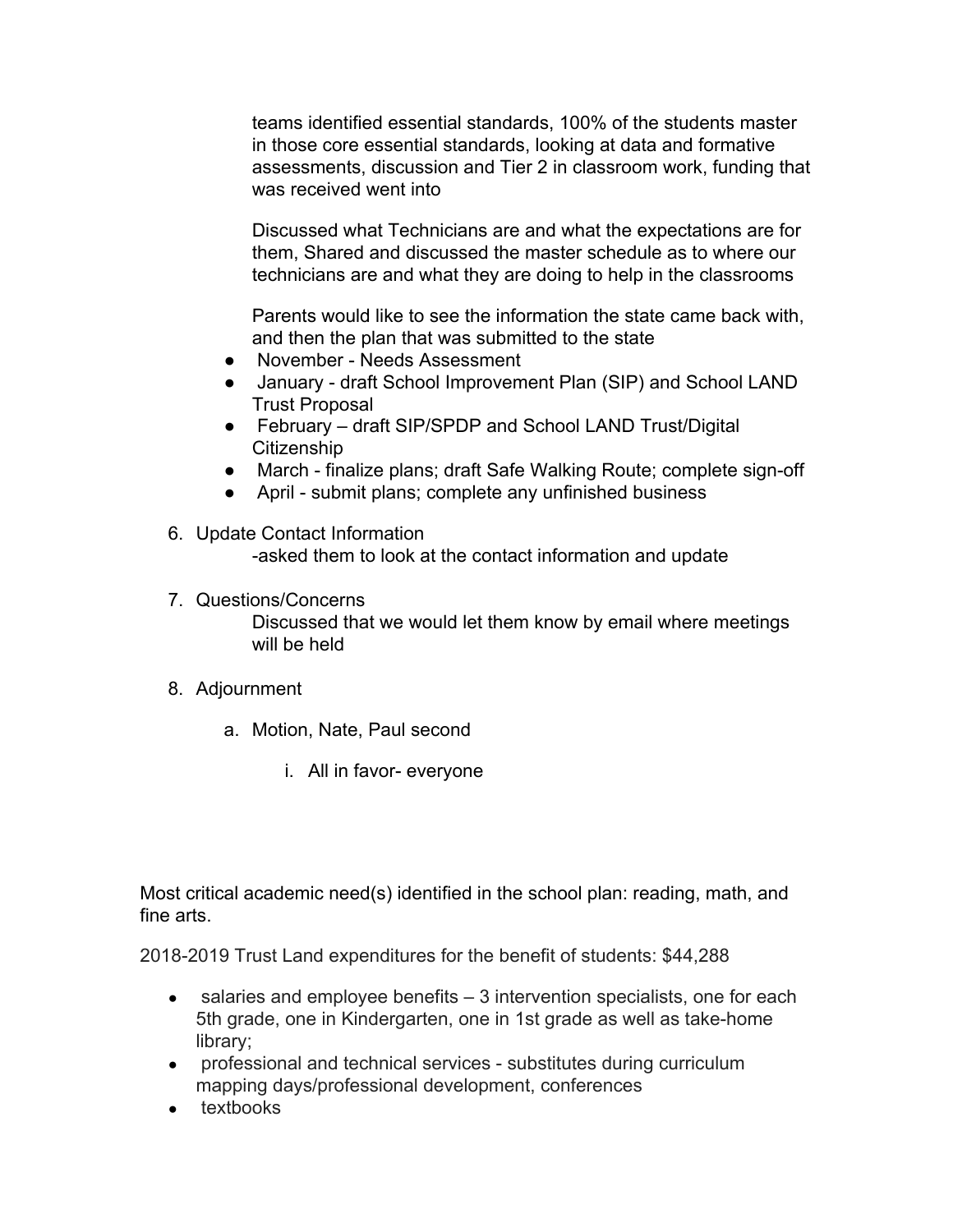- library books
- technology related hardware/software; chromebooks and MyOn

Projected distribution for 2019-2020: \$50,256

The goal is that we make growth and that is what we want to see here at Park,

- Goal #1 By the end of the 2019-2020 school year, the percent of students in grades 1-3 performing on grade level or making typical progress in reading will increase.
- Goal #2 By the end of the 2019-2020 school year, the percent of students in grades 3-6 performing on grade level or making typical progress in math will increase.
- Goal #3- By the end of the  $2019-2020$  school year, the number of integrated fine arts lessons, K-6, will maintain or increase.

Scheduled SCC Mtgs. for 2019-2020

-Reviewed Meeting Dates and discussed when they would be held, Discussed the expectations for all being attendance

- Sept. 11th
- Oct. 9th
- $\bullet$  Nov. 13th
- Jan. 8th
- Feb. 19th
- Mar. 11th
- April 15th

Other Meetings for SCC Members:

• Superintendent/SCC Reps Mtg. - October 15th @ Payson High School and March 17th @ Landmark -both meetings begin at 4:00 pm

Asked for a parent to attend with Lindsey so you could come back together and discuss information regarding the meeting

Will do training on October 9th at the SCC Meeting, can also attend district meeting

● SCC Training - October 10th @ District Office 3:30pm

Question on the trustland money and how much is going to salaries, questions of homework for after school program, parent volunteers to help